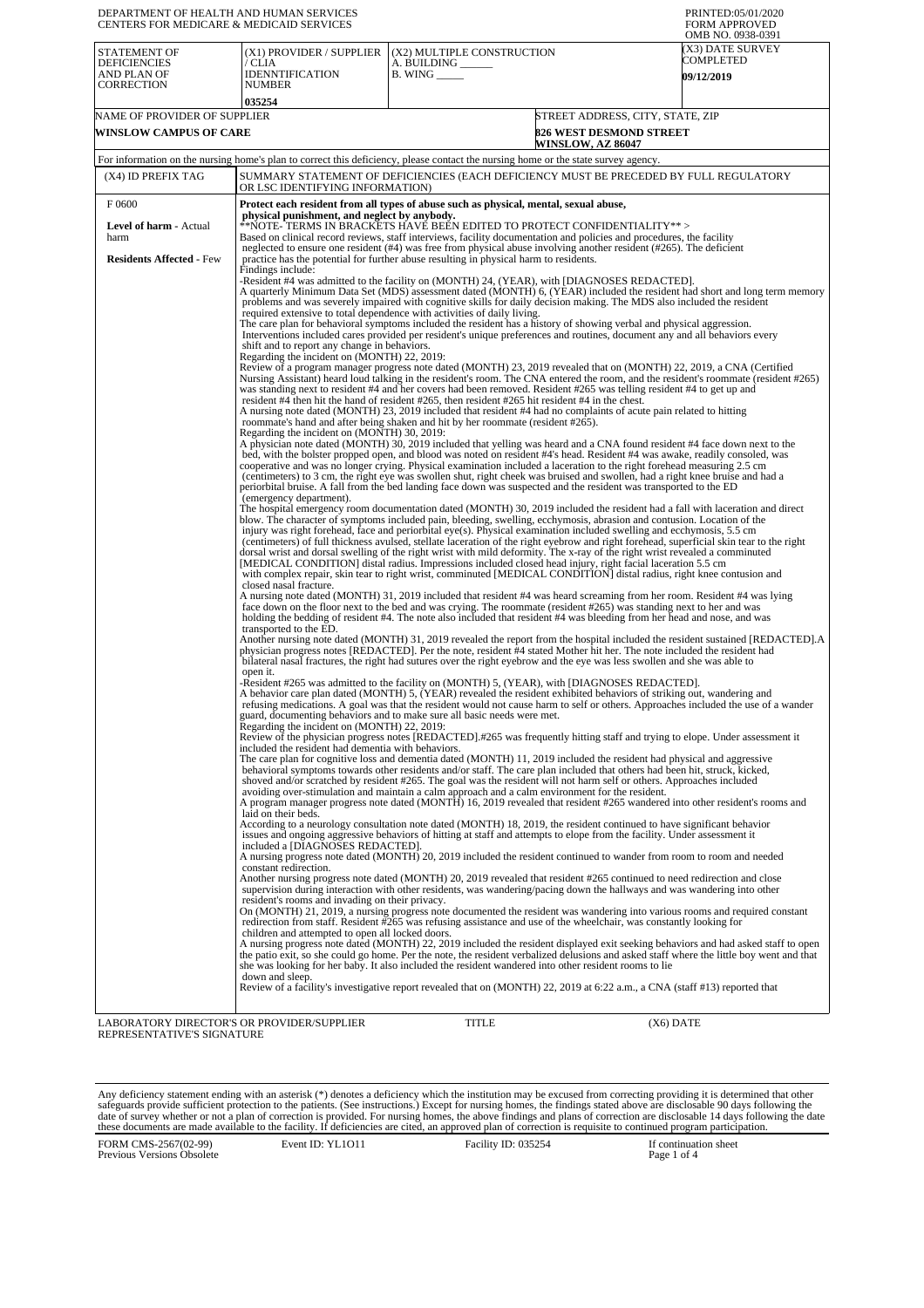| DEPARTMENT OF HEALTH AND HUMAN SERVICES<br>CENTERS FOR MEDICARE & MEDICAID SERVICES |                                                                                              |                                                                                                                                                                                                                                                                                                                                                                                                                                                                                                                                                                                                                                                                                                                                                                                                                                                                                                                                                                                                                                                                                                                                                                                                                                                                                                                                                                                 | PRINTED:05/01/2020<br><b>FORM APPROVED</b><br>OMB NO. 0938-0391 |
|-------------------------------------------------------------------------------------|----------------------------------------------------------------------------------------------|---------------------------------------------------------------------------------------------------------------------------------------------------------------------------------------------------------------------------------------------------------------------------------------------------------------------------------------------------------------------------------------------------------------------------------------------------------------------------------------------------------------------------------------------------------------------------------------------------------------------------------------------------------------------------------------------------------------------------------------------------------------------------------------------------------------------------------------------------------------------------------------------------------------------------------------------------------------------------------------------------------------------------------------------------------------------------------------------------------------------------------------------------------------------------------------------------------------------------------------------------------------------------------------------------------------------------------------------------------------------------------|-----------------------------------------------------------------|
| STATEMENT OF<br><b>DEFICIENCIES</b><br>AND PLAN OF<br>CORRECTION                    | (X1) PROVIDER / SUPPLIER<br>/ CLIA<br>IDENNTIFICATION<br>NUMBER                              | (X2) MULTIPLE CONSTRUCTION<br>A. BUILDING ______<br>$B.$ WING $\_\_\_\_\_\_\$                                                                                                                                                                                                                                                                                                                                                                                                                                                                                                                                                                                                                                                                                                                                                                                                                                                                                                                                                                                                                                                                                                                                                                                                                                                                                                   | X3) DATE SURVEY<br>COMPLETED<br><b>09/12/2019</b>               |
|                                                                                     | 035254                                                                                       |                                                                                                                                                                                                                                                                                                                                                                                                                                                                                                                                                                                                                                                                                                                                                                                                                                                                                                                                                                                                                                                                                                                                                                                                                                                                                                                                                                                 |                                                                 |
| NAME OF PROVIDER OF SUPPLIER                                                        |                                                                                              |                                                                                                                                                                                                                                                                                                                                                                                                                                                                                                                                                                                                                                                                                                                                                                                                                                                                                                                                                                                                                                                                                                                                                                                                                                                                                                                                                                                 | STREET ADDRESS, CITY, STATE, ZIP                                |
| <b>WINSLOW CAMPUS OF CARE</b>                                                       |                                                                                              | <b>826 WEST DESMOND STREET</b><br><b>WINSLOW, AZ 86047</b>                                                                                                                                                                                                                                                                                                                                                                                                                                                                                                                                                                                                                                                                                                                                                                                                                                                                                                                                                                                                                                                                                                                                                                                                                                                                                                                      |                                                                 |
|                                                                                     |                                                                                              | For information on the nursing home's plan to correct this deficiency, please contact the nursing home or the state survey agency.                                                                                                                                                                                                                                                                                                                                                                                                                                                                                                                                                                                                                                                                                                                                                                                                                                                                                                                                                                                                                                                                                                                                                                                                                                              |                                                                 |
| (X4) ID PREFIX TAG                                                                  | OR LSC IDENTIFYING INFORMATION)                                                              | SUMMARY STATEMENT OF DEFICIENCIES (EACH DEFICIENCY MUST BE PRECEDED BY FULL REGULATORY                                                                                                                                                                                                                                                                                                                                                                                                                                                                                                                                                                                                                                                                                                                                                                                                                                                                                                                                                                                                                                                                                                                                                                                                                                                                                          |                                                                 |
| F0600<br>Level of harm - Actual<br>harm                                             | (continued from page 1)                                                                      | she heard yelling from the room of resident #4 and resident #265. The CNA reported that resident #265 pulled off the bed<br>linens of resident #4 and was yelling at the resident to get up. Resident #265 was pulling and shaking resident #4.<br>Resident #4 then hit the hand of resident #265, who then hit resident #4 on the chest. The residents were separated.                                                                                                                                                                                                                                                                                                                                                                                                                                                                                                                                                                                                                                                                                                                                                                                                                                                                                                                                                                                                         |                                                                 |
| <b>Residents Affected - Few</b>                                                     | supervision.                                                                                 | Further review of the facility's investigative report revealed the facility substantiated abuse and resident #265 was placed on 1:1                                                                                                                                                                                                                                                                                                                                                                                                                                                                                                                                                                                                                                                                                                                                                                                                                                                                                                                                                                                                                                                                                                                                                                                                                                             |                                                                 |
|                                                                                     | on 1:1 supervision.                                                                          | The care plan for cognition loss and dementia was revised on (MONTH) 22, 2019 to reflect the need for 1:1 supervision 24/7.<br>Review of the MAR for (MONTH) 2019 revealed the resident was found hitting and shaking her roommate on (MONTH) 22 and was                                                                                                                                                                                                                                                                                                                                                                                                                                                                                                                                                                                                                                                                                                                                                                                                                                                                                                                                                                                                                                                                                                                        |                                                                 |
|                                                                                     | Regarding the incident on (MONTH) 30, 2019:                                                  | A program manager progress note dated (MONTH) 23, 2019 included that on (MONTH) 22, 2019, a CNA witnessed resident #265<br>shaking resident #4 and telling her to get up. Resident #4 hit the hand of resident #265, who then hit resident #4 back.<br>Resident #265 was directed to her bed and insisted that she needed a match to start a fire.<br>However, there was no further clinical record documentation that resident #265 was provided 1:1 supervision after (MONTH)<br>22, and there was no documentation of the rationale as to why the 1:1 supervision was discontinued, as the care plan<br>included for 1:1 supervision $24/7$ . In addition, the documentation included that resident #4 and #265 remained roommates.<br>Continued review of the (MONTH) 2019 MAR indicated [REDACTED].                                                                                                                                                                                                                                                                                                                                                                                                                                                                                                                                                                        |                                                                 |
|                                                                                     |                                                                                              | A social service note dated (MONTH) 23, 2019 included the facility was considering transferring resident #265 to a higher<br>level of care, due to multiple behaviors with a most recent resident to resident occurrence.<br>CNA documentation on (MONTH) 30, 2019 included the resident manifested wandering behaviors, which placed the resident at a<br>significant risk for danger, by intruding on privacy or activity of others.                                                                                                                                                                                                                                                                                                                                                                                                                                                                                                                                                                                                                                                                                                                                                                                                                                                                                                                                          |                                                                 |
|                                                                                     | began to push this resident in the hall.                                                     | The nursing progress note dated (MONTH) 30, 2019 revealed that resident #265 came out of the room pushing a male resident in his<br>wheelchair and asked staff where the male resident was supposed to go.<br>Another nursing progress note dated (MONTH) 30, 2019 revealed that resident #265 took a female resident's belt alarm and                                                                                                                                                                                                                                                                                                                                                                                                                                                                                                                                                                                                                                                                                                                                                                                                                                                                                                                                                                                                                                          |                                                                 |
|                                                                                     |                                                                                              | Further review of the clinical record revealed there was no evidence that the neurologist was notified regarding the<br>resident's escalating behaviors, as per the neurologist note from (MONTH) 18.<br>Review of the facility's investigative report revealed that at approximately 10:35 p.m. on (MONTH) 30, 2019, resident #4 was found<br>face down on the floor in her room by a CNA (staff #40). The CNA immediately requested the help of a nurse and the<br>medical director who was in the facility at the time of the incident. Resident #265 was found standing over resident #4 and was                                                                                                                                                                                                                                                                                                                                                                                                                                                                                                                                                                                                                                                                                                                                                                            |                                                                 |
|                                                                                     | holding the bed pad of resident #4 in her hands.                                             | Review of a written statement from a CNA (staff #40) revealed that on (MONTH) 30, 2019 at approximately 10:35 p.m., he was<br>charting when he heard talking from down the hall which seemed more like short bursts of fairly loud argument and then<br>sounded more like a loud cry. Staff #40 reported that the light was on in the room of resident #265 and resident #4, and he found<br>resident #4 face down on the floor. He reported that resident #265 was holding a bed pad and was standing over<br>resident #4, and the bed bolster was standing against the wall near the bed. It also included that the pillow from the bed<br>of resident #4 was on the bed of resident #265. He reported that he then noticed the head of resident #4 was in a puddle of blood. The<br>statement also included that the nurse and physician arrived on the scene and 911 was called.                                                                                                                                                                                                                                                                                                                                                                                                                                                                                            |                                                                 |
|                                                                                     |                                                                                              | A written statement from a licensed practical nurse (LPN/staff #136) included that on (MONTH) 30, 2019 at 10:45 p.m., staff<br>#40 asked for assistance and when she rushed to the room, resident #4 was face down on the floor next to her bed and she<br>was screaming. Staff #136 reported there was blood on the floor and her face was bloody. She reported that resident #265<br>was just walking around the room carrying the bed pad of resident #4.<br>A statement from another LPN (staff #148) revealed that at approximately 10:45 p.m., staff #40 informed him that someone was<br>seriously injured. He and the physician went into the room and found resident #4 face down on the floor next to her bed and there was                                                                                                                                                                                                                                                                                                                                                                                                                                                                                                                                                                                                                                           |                                                                 |
|                                                                                     | forehead.                                                                                    | a pool of blood on the floor. The resident was bleeding from a laceration to the right side of her face and<br>Further review of the facility's investigative report revealed that resident #4 and #265 were interviewed and both residents could not                                                                                                                                                                                                                                                                                                                                                                                                                                                                                                                                                                                                                                                                                                                                                                                                                                                                                                                                                                                                                                                                                                                           |                                                                 |
|                                                                                     | of the resident interviews, and that the incident was unwitnessed.                           | tell what happened. The report also included that the allegation of physical abuse was unable to be substantiated based on the results<br>A nursing progress note dated (MONTH) 31, 2019 included that resident #265 was believed to have pulled her roommate<br>(resident #4) off the bed onto the floor, while she was sleeping. Resident #4 sustained serious injuries to the head and<br>face and was sent to the emergency room. The note also included that resident #265 was now placed on 1:1 observation until the                                                                                                                                                                                                                                                                                                                                                                                                                                                                                                                                                                                                                                                                                                                                                                                                                                                     |                                                                 |
|                                                                                     | resident could be transferred to a higher level of care.<br>A physician's orders [REDACTED]. | Per the documentation on the MARs, the resident was provided 1:1 supervision 24/7 until discharged.<br>A program manager note dated (MONTH) 1, 2019 revealed that resident #265 was discharged to home with family.<br>An attempt was made to conduct an interview with resident #4 on (MONTH) 11, 2019 at 8:34 a.m., however, she was unable to                                                                                                                                                                                                                                                                                                                                                                                                                                                                                                                                                                                                                                                                                                                                                                                                                                                                                                                                                                                                                                |                                                                 |
|                                                                                     | respond to questions appropriately.                                                          | An interview was conducted on (MONTH) 11, 2019 at 11:24 a.m., with a CNA (staff #40 who found resident #4 on the floor). He<br>stated that he was working the night shift when he heard someone crying out and went into the room of resident #4 and #265<br>who were roommates. He stated the bed of resident #4 was in lowest position and resident #4 was crying and sobbing loudly<br>and she was on the floor face down. He stated that he could not remember if there was blood on the floor. He said resident<br>#265 was holding the bed pad of resident #4 and she was standing over resident #4. He said the resident was sent to the<br>hospital because of a large open wound in the forehead and right temple.<br>Regarding resident #265, staff #40 stated that resident #4 and #265 had been roommates for at least a month or more and had<br>altercations in the past, but the altercation had not happened on his shift. He said resident #265 had behaviors such as<br>resistive to care and could be aggressive. He stated that prior to the incident, resident #265 was not acting different                                                                                                                                                                                                                                                               |                                                                 |
|                                                                                     | from the ordinary, but ordinary was on the aggressive side.                                  | An interview with a LPN (staff #136) was conducted on (MONTH) 11, 2019 at 12:15 p.m. She stated the night of the incident on<br>(MONTH) 30, staff #40 reported there was something going on in the room of resident #4 and #265. She stated when she went<br>into the room, resident #4 was on the floor crying, but she could not tell her what happened. Staff #40 said there was<br>blood on the floor and the resident was bleeding from her nose all over her face. She stated resident #4 was sent to the<br>hospital and resident #265 was placed back to bed on 1:1, meaning someone was with the resident all the time.<br>In an interview with a registered nurse (RN/staff #76) conducted on (MONTH) 11, 2019 at 1:46 p.m., she stated that all staff in the<br>unit are involved with the supervision of residents. She said residents are parked in their wheelchair in the                                                                                                                                                                                                                                                                                                                                                                                                                                                                                        |                                                                 |
|                                                                                     |                                                                                              | hallway, so the nurse can supervise the residents while the CNA's are providing cares. She stated when a resident is on<br>1:1, it means any staff in the hall is responsible in providing 1:1 when able, and there is no specific staff assigned to a resident who<br>requires 1:1 supervision. She further stated the only occasion when the administrator assigns one person per<br>shift for 1:1, is when a resident is verbally and physically aggressive.<br>An interview was conducted on (MONTH) 12, 2019 at 7:06 a.m. with the CNA (staff #13 who reported the incident on (MONTH) 22,<br>2019). She stated that she heard resident #265 yelling and when she entered the room, resident #265 took the blanket off<br>resident #4. She stated the bed of resident #4 was in low position and resident #265 was standing over her bed. She said                                                                                                                                                                                                                                                                                                                                                                                                                                                                                                                         |                                                                 |
|                                                                                     |                                                                                              | resident #265 was asking resident #4 to get up and help find her kids/babies. She stated that she redirected resident #265<br>out of the room and she stayed in the hall for the rest of the shift. She said resident #4 went back to sleep and resident<br>#265 was watched closely and placed on every 15 minute checks. However, she stated the 15 minute checks she conducted were<br>not documented because there was no place to document them any where in the clinical record.<br>Regarding resident #265, staff #13 stated the behaviors of resident #265 included resisting cares, refusing medications,<br>could be combative with staff or other residents and could be verbally and physically aggressive to staff and other<br>residents. She said resident #265 would yell at other residents who would then yell back and that resident #265 had a<br>tendency to hit residents. She stated that resident #265 would not sleep for 2-3 days and then would sleep for one whole<br>day and then would be awake again for 2-3 days. She stated if the resident did sleep at night, it was usually only for 45<br>minutes and then she would be awake the entire time. She stated that during the night time, resident #265 is the only<br>resident wandering in the hallway, so staff can closely monitor her. She stated after the incident on (MONTH) 22, 2019, |                                                                 |
|                                                                                     |                                                                                              | resident #265 was on close watch and every 15 minute checks, but there was no specific staff assigned to resident #265 for                                                                                                                                                                                                                                                                                                                                                                                                                                                                                                                                                                                                                                                                                                                                                                                                                                                                                                                                                                                                                                                                                                                                                                                                                                                      |                                                                 |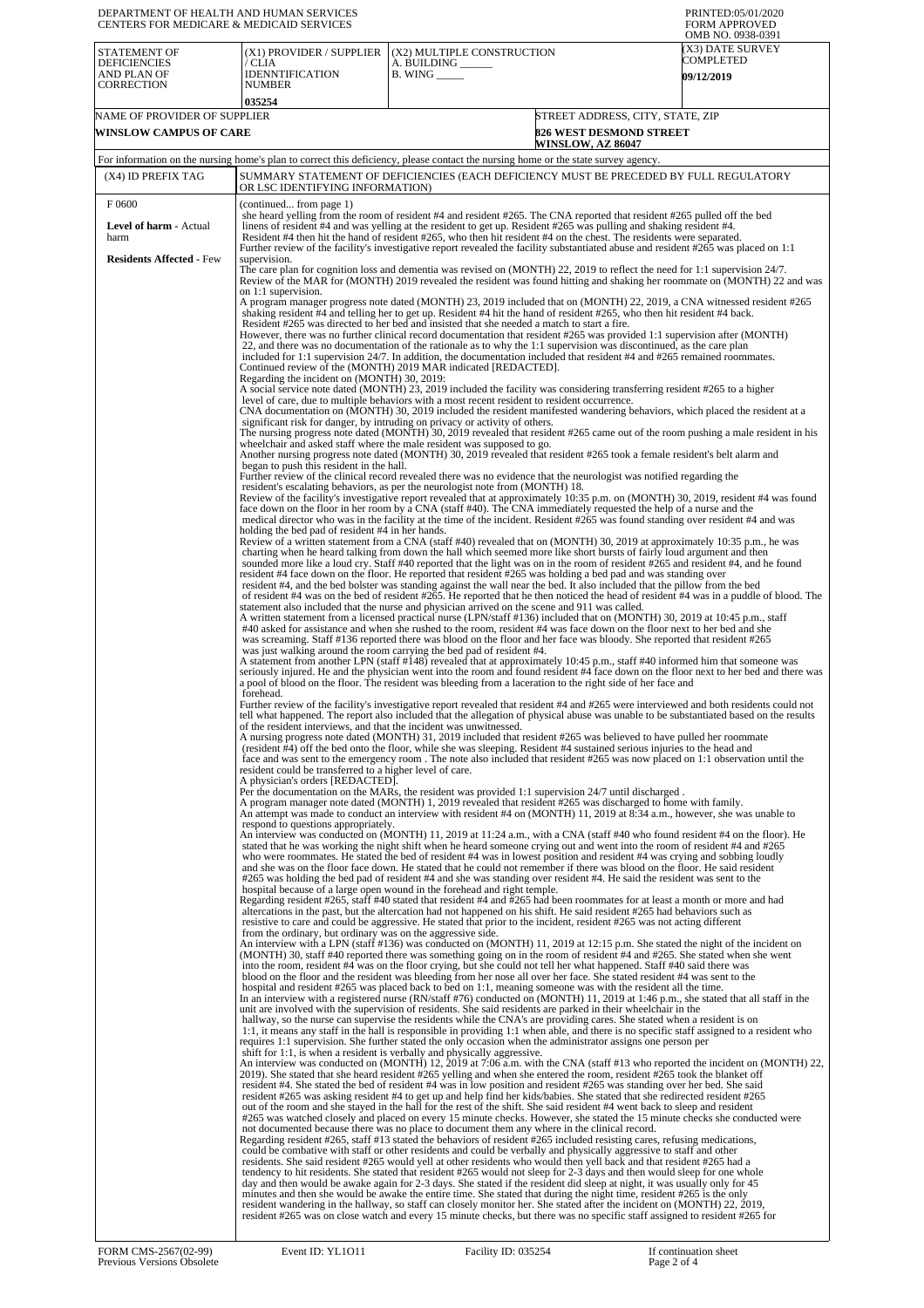| DEPARTMENT OF HEALTH AND HUMAN SERVICES<br>CENTERS FOR MEDICARE & MEDICAID SERVICES                         |                                                                                                                                                                                                                                                                                                                                                                                                                                                                                                                                                                                                                                                                                                                                                                                                                                                                                                                                                                                                                                                                                                                                                                                                                                                                                                                                                                                                                                                                                                                                                                                                                                                                                                                                                                                                                                                                                                                                                                                                                                                                                                                                                                                                                                                                                                                                                                                                                                                                                                                                                                                                                                                                                                                                                                                                                                                                                                                                                                                                                                                                                                                                                                                                                                                                                                                                                                                                                                                                                                                                                                                                                                                                                                                                                                                                                                                                                                                                                                                                                                                                                                                                                                                                                                                                                                                                                                                                                                                                                                                                                                                                                                                                                                                                                                                     |                                                                                                                                                                                                                                                                                                                                                                                                                                                                                                                                                                                                                                                                                                                                                                                                                                                                                                                                                                                                                                                                                                                                                                                                                                                                                                                                                                                                                                                                                                                                                                                                                                                                                                                                                                                                                                                                                                                                                                                                                                                                                                                                                                                                                                                                                                                                                                                                                                                                                                                                                                                                                                                                                                                                                                                                                                                                                                                                                                                                                                                                                                                                                                                                                                                                                                                                                                                                                                                                                                                                                                                                                                                                                                                                                                                                                                                                                                                                                                                                                                                                                                                                                                                                                                                                                                                                                                                                                                                                                                                                                                                                                                                                                                                   | PRINTED:05/01/2020<br><b>FORM APPROVED</b><br>OMB NO. 0938-0391 |  |  |
|-------------------------------------------------------------------------------------------------------------|-------------------------------------------------------------------------------------------------------------------------------------------------------------------------------------------------------------------------------------------------------------------------------------------------------------------------------------------------------------------------------------------------------------------------------------------------------------------------------------------------------------------------------------------------------------------------------------------------------------------------------------------------------------------------------------------------------------------------------------------------------------------------------------------------------------------------------------------------------------------------------------------------------------------------------------------------------------------------------------------------------------------------------------------------------------------------------------------------------------------------------------------------------------------------------------------------------------------------------------------------------------------------------------------------------------------------------------------------------------------------------------------------------------------------------------------------------------------------------------------------------------------------------------------------------------------------------------------------------------------------------------------------------------------------------------------------------------------------------------------------------------------------------------------------------------------------------------------------------------------------------------------------------------------------------------------------------------------------------------------------------------------------------------------------------------------------------------------------------------------------------------------------------------------------------------------------------------------------------------------------------------------------------------------------------------------------------------------------------------------------------------------------------------------------------------------------------------------------------------------------------------------------------------------------------------------------------------------------------------------------------------------------------------------------------------------------------------------------------------------------------------------------------------------------------------------------------------------------------------------------------------------------------------------------------------------------------------------------------------------------------------------------------------------------------------------------------------------------------------------------------------------------------------------------------------------------------------------------------------------------------------------------------------------------------------------------------------------------------------------------------------------------------------------------------------------------------------------------------------------------------------------------------------------------------------------------------------------------------------------------------------------------------------------------------------------------------------------------------------------------------------------------------------------------------------------------------------------------------------------------------------------------------------------------------------------------------------------------------------------------------------------------------------------------------------------------------------------------------------------------------------------------------------------------------------------------------------------------------------------------------------------------------------------------------------------------------------------------------------------------------------------------------------------------------------------------------------------------------------------------------------------------------------------------------------------------------------------------------------------------------------------------------------------------------------------------------------------------------------------------------------------------------------|-------------------------------------------------------------------------------------------------------------------------------------------------------------------------------------------------------------------------------------------------------------------------------------------------------------------------------------------------------------------------------------------------------------------------------------------------------------------------------------------------------------------------------------------------------------------------------------------------------------------------------------------------------------------------------------------------------------------------------------------------------------------------------------------------------------------------------------------------------------------------------------------------------------------------------------------------------------------------------------------------------------------------------------------------------------------------------------------------------------------------------------------------------------------------------------------------------------------------------------------------------------------------------------------------------------------------------------------------------------------------------------------------------------------------------------------------------------------------------------------------------------------------------------------------------------------------------------------------------------------------------------------------------------------------------------------------------------------------------------------------------------------------------------------------------------------------------------------------------------------------------------------------------------------------------------------------------------------------------------------------------------------------------------------------------------------------------------------------------------------------------------------------------------------------------------------------------------------------------------------------------------------------------------------------------------------------------------------------------------------------------------------------------------------------------------------------------------------------------------------------------------------------------------------------------------------------------------------------------------------------------------------------------------------------------------------------------------------------------------------------------------------------------------------------------------------------------------------------------------------------------------------------------------------------------------------------------------------------------------------------------------------------------------------------------------------------------------------------------------------------------------------------------------------------------------------------------------------------------------------------------------------------------------------------------------------------------------------------------------------------------------------------------------------------------------------------------------------------------------------------------------------------------------------------------------------------------------------------------------------------------------------------------------------------------------------------------------------------------------------------------------------------------------------------------------------------------------------------------------------------------------------------------------------------------------------------------------------------------------------------------------------------------------------------------------------------------------------------------------------------------------------------------------------------------------------------------------------------------------------------------------------------------------------------------------------------------------------------------------------------------------------------------------------------------------------------------------------------------------------------------------------------------------------------------------------------------------------------------------------------------------------------------------------------------------------------------------------|-----------------------------------------------------------------|--|--|
| <b>STATEMENT OF</b><br><b>DEFICIENCIES</b><br>AND PLAN OF<br><b>CORRECTION</b>                              | (X1) PROVIDER / SUPPLIER<br>/ CLIA<br><b>IDENNTIFICATION</b><br><b>NUMBER</b><br>035254                                                                                                                                                                                                                                                                                                                                                                                                                                                                                                                                                                                                                                                                                                                                                                                                                                                                                                                                                                                                                                                                                                                                                                                                                                                                                                                                                                                                                                                                                                                                                                                                                                                                                                                                                                                                                                                                                                                                                                                                                                                                                                                                                                                                                                                                                                                                                                                                                                                                                                                                                                                                                                                                                                                                                                                                                                                                                                                                                                                                                                                                                                                                                                                                                                                                                                                                                                                                                                                                                                                                                                                                                                                                                                                                                                                                                                                                                                                                                                                                                                                                                                                                                                                                                                                                                                                                                                                                                                                                                                                                                                                                                                                                                             | (X2) MULTIPLE CONSTRUCTION<br>A. BUILDING<br>$B.$ WING $\_\_\_\_\_\_\$                                                                                                                                                                                                                                                                                                                                                                                                                                                                                                                                                                                                                                                                                                                                                                                                                                                                                                                                                                                                                                                                                                                                                                                                                                                                                                                                                                                                                                                                                                                                                                                                                                                                                                                                                                                                                                                                                                                                                                                                                                                                                                                                                                                                                                                                                                                                                                                                                                                                                                                                                                                                                                                                                                                                                                                                                                                                                                                                                                                                                                                                                                                                                                                                                                                                                                                                                                                                                                                                                                                                                                                                                                                                                                                                                                                                                                                                                                                                                                                                                                                                                                                                                                                                                                                                                                                                                                                                                                                                                                                                                                                                                                            | (X3) DATE SURVEY<br>COMPLETED<br><b>09/12/2019</b>              |  |  |
| NAME OF PROVIDER OF SUPPLIER                                                                                |                                                                                                                                                                                                                                                                                                                                                                                                                                                                                                                                                                                                                                                                                                                                                                                                                                                                                                                                                                                                                                                                                                                                                                                                                                                                                                                                                                                                                                                                                                                                                                                                                                                                                                                                                                                                                                                                                                                                                                                                                                                                                                                                                                                                                                                                                                                                                                                                                                                                                                                                                                                                                                                                                                                                                                                                                                                                                                                                                                                                                                                                                                                                                                                                                                                                                                                                                                                                                                                                                                                                                                                                                                                                                                                                                                                                                                                                                                                                                                                                                                                                                                                                                                                                                                                                                                                                                                                                                                                                                                                                                                                                                                                                                                                                                                                     |                                                                                                                                                                                                                                                                                                                                                                                                                                                                                                                                                                                                                                                                                                                                                                                                                                                                                                                                                                                                                                                                                                                                                                                                                                                                                                                                                                                                                                                                                                                                                                                                                                                                                                                                                                                                                                                                                                                                                                                                                                                                                                                                                                                                                                                                                                                                                                                                                                                                                                                                                                                                                                                                                                                                                                                                                                                                                                                                                                                                                                                                                                                                                                                                                                                                                                                                                                                                                                                                                                                                                                                                                                                                                                                                                                                                                                                                                                                                                                                                                                                                                                                                                                                                                                                                                                                                                                                                                                                                                                                                                                                                                                                                                                                   | STREET ADDRESS, CITY, STATE, ZIP                                |  |  |
| <b>WINSLOW CAMPUS OF CARE</b><br><b>826 WEST DESMOND STREET</b><br><b>WINSLOW, AZ 86047</b>                 |                                                                                                                                                                                                                                                                                                                                                                                                                                                                                                                                                                                                                                                                                                                                                                                                                                                                                                                                                                                                                                                                                                                                                                                                                                                                                                                                                                                                                                                                                                                                                                                                                                                                                                                                                                                                                                                                                                                                                                                                                                                                                                                                                                                                                                                                                                                                                                                                                                                                                                                                                                                                                                                                                                                                                                                                                                                                                                                                                                                                                                                                                                                                                                                                                                                                                                                                                                                                                                                                                                                                                                                                                                                                                                                                                                                                                                                                                                                                                                                                                                                                                                                                                                                                                                                                                                                                                                                                                                                                                                                                                                                                                                                                                                                                                                                     |                                                                                                                                                                                                                                                                                                                                                                                                                                                                                                                                                                                                                                                                                                                                                                                                                                                                                                                                                                                                                                                                                                                                                                                                                                                                                                                                                                                                                                                                                                                                                                                                                                                                                                                                                                                                                                                                                                                                                                                                                                                                                                                                                                                                                                                                                                                                                                                                                                                                                                                                                                                                                                                                                                                                                                                                                                                                                                                                                                                                                                                                                                                                                                                                                                                                                                                                                                                                                                                                                                                                                                                                                                                                                                                                                                                                                                                                                                                                                                                                                                                                                                                                                                                                                                                                                                                                                                                                                                                                                                                                                                                                                                                                                                                   |                                                                 |  |  |
| (X4) ID PREFIX TAG                                                                                          |                                                                                                                                                                                                                                                                                                                                                                                                                                                                                                                                                                                                                                                                                                                                                                                                                                                                                                                                                                                                                                                                                                                                                                                                                                                                                                                                                                                                                                                                                                                                                                                                                                                                                                                                                                                                                                                                                                                                                                                                                                                                                                                                                                                                                                                                                                                                                                                                                                                                                                                                                                                                                                                                                                                                                                                                                                                                                                                                                                                                                                                                                                                                                                                                                                                                                                                                                                                                                                                                                                                                                                                                                                                                                                                                                                                                                                                                                                                                                                                                                                                                                                                                                                                                                                                                                                                                                                                                                                                                                                                                                                                                                                                                                                                                                                                     | For information on the nursing home's plan to correct this deficiency, please contact the nursing home or the state survey agency.                                                                                                                                                                                                                                                                                                                                                                                                                                                                                                                                                                                                                                                                                                                                                                                                                                                                                                                                                                                                                                                                                                                                                                                                                                                                                                                                                                                                                                                                                                                                                                                                                                                                                                                                                                                                                                                                                                                                                                                                                                                                                                                                                                                                                                                                                                                                                                                                                                                                                                                                                                                                                                                                                                                                                                                                                                                                                                                                                                                                                                                                                                                                                                                                                                                                                                                                                                                                                                                                                                                                                                                                                                                                                                                                                                                                                                                                                                                                                                                                                                                                                                                                                                                                                                                                                                                                                                                                                                                                                                                                                                                |                                                                 |  |  |
|                                                                                                             |                                                                                                                                                                                                                                                                                                                                                                                                                                                                                                                                                                                                                                                                                                                                                                                                                                                                                                                                                                                                                                                                                                                                                                                                                                                                                                                                                                                                                                                                                                                                                                                                                                                                                                                                                                                                                                                                                                                                                                                                                                                                                                                                                                                                                                                                                                                                                                                                                                                                                                                                                                                                                                                                                                                                                                                                                                                                                                                                                                                                                                                                                                                                                                                                                                                                                                                                                                                                                                                                                                                                                                                                                                                                                                                                                                                                                                                                                                                                                                                                                                                                                                                                                                                                                                                                                                                                                                                                                                                                                                                                                                                                                                                                                                                                                                                     |                                                                                                                                                                                                                                                                                                                                                                                                                                                                                                                                                                                                                                                                                                                                                                                                                                                                                                                                                                                                                                                                                                                                                                                                                                                                                                                                                                                                                                                                                                                                                                                                                                                                                                                                                                                                                                                                                                                                                                                                                                                                                                                                                                                                                                                                                                                                                                                                                                                                                                                                                                                                                                                                                                                                                                                                                                                                                                                                                                                                                                                                                                                                                                                                                                                                                                                                                                                                                                                                                                                                                                                                                                                                                                                                                                                                                                                                                                                                                                                                                                                                                                                                                                                                                                                                                                                                                                                                                                                                                                                                                                                                                                                                                                                   |                                                                 |  |  |
| F 0600<br><b>Level of harm - Actual</b><br>harm<br><b>Residents Affected - Few</b>                          | SUMMARY STATEMENT OF DEFICIENCIES (EACH DEFICIENCY MUST BE PRECEDED BY FULL REGULATORY<br>OR LSC IDENTIFYING INFORMATION)<br>(continued from page 2)<br>1:1, until after the second incident that resulted in the transfer of resident #4 to the hospital. She further stated that<br>both residents remained as roommates after the incident on (MONTH) 22.<br>Regarding resident #4, staff #13 stated the resident was sweet and did not have any temperament and would just keep to<br>herself. She stated that she has not seen resident #4 to have any behaviors and had not seen resident #4 provoke resident<br>#265 or any other residents.<br>During an interview with the Director of Nursing (DON/staff #98) conducted on (MONTH) 12, 2019 at 1:24 p.m., she stated that on<br>(MONTH) 22, 2019 it was reported to her that resident #265 pulled the blanket off of resident #4 and tried to wake her<br>up and had swatted resident #4, who then swatted her back. She said the facility substantiated the allegation of abuse on<br>(MONTH) 22 because the CNA (staff #13) witnessed the incident. She stated that resident #4 and #265 continued to be<br>roommates after this incident, because she did not think it was abuse because both residents had dementia and they did not<br>know what they were doing. She stated resident #265 was care planned for and was placed on 1:1 supervision, meaning there<br>was one staff assigned to care for resident #265 the entire shift starting (MONTH) 22, and that the assigned staff changes<br>after every shift. She said when resident #265 was redirected, she became aggressive and would hit staff or other<br>residents. However, she could not find documentation that 1:1 supervision was provided after (MONTH) 22, 2019.<br>During the above interview, the clinical record was reviewed with the DON and the Assistant Director of Nursing (staff #47<br>who later joined the interview). Staff #47 provided documentation of resident #265 being on 15 minute checks from (MONTH)<br>23-30, 2019. The DON stated that resident #265 was placed on 1:1 supervision on (MONTH) 22. However, both staff #98 and #47<br>stated that they could not find documentation that resident #265 was provided 1:1 supervision after (MONTH) 22, as care<br>planned.<br>Regarding the incident on (MONTH) 30, 2019, staff #98 stated she was not at the facility when the incident happened and she<br>learned about the incident the next day. She stated facility unsubstantiated the allegation because the facility really did not know if<br>resident #265 did something to resident #4 or if resident #4 just rolled out of bed and resulted in injury. She said the bed of resident #4<br>was in the low position, meaning it was approximately one and a half feet from the floor. She<br>said because resident #4 has a [DIAGNOSES REDACTED]. She said resident #4 was found on the floor and resident #265 was<br>holding the incontinent pad also known as bed pad from the bed of resident #4. She said the bed pad is usually placed on<br>top of the sheet of a resident's bed. She stated that the medical director was at the facility at the time of the incident<br>and assessed resident #4 and ordered the transfer to the hospital.<br>Staff #98 continued to say that she reviewed the video surveillance on the date and time of the incident and stated that<br>prior to the incident, the video showed that resident #265 pushed her wheelchair out of her room, re-entered her room and<br>came out later with either a blanket or a pillow and was placing these items on her wheelchair. She stated there were no<br>other persons seen in the video entering their room other than resident #265, until staff #40 entered the room at the time<br>of the incident.<br>Review of the policy on Behavior Management revealed the facility takes a cautionary and safe approach in treating and<br>caring for individuals who exhibit challenging behaviors that may pose a threat to the health or safety of the resident or<br>other individuals in the facility.<br>Review of the Abuse Prevention policy revealed the facility will take appropriate steps to prevent the occurrence of abuse.<br>It also stated, Instances of abuse of all residents, irrespective of any mental or physical condition, cause physical harm<br>pain or mental anguish. Physical Abuse includes hitting, slapping, pinching and kicking.<br>The policy also included that the IDT (Interdisciplinary Team) will attempt to identify residents whose personal histories<br>may render them at risk for abusing other residents and develop intervention strategies to prevent occurrences and monitor |                                                                                                                                                                                                                                                                                                                                                                                                                                                                                                                                                                                                                                                                                                                                                                                                                                                                                                                                                                                                                                                                                                                                                                                                                                                                                                                                                                                                                                                                                                                                                                                                                                                                                                                                                                                                                                                                                                                                                                                                                                                                                                                                                                                                                                                                                                                                                                                                                                                                                                                                                                                                                                                                                                                                                                                                                                                                                                                                                                                                                                                                                                                                                                                                                                                                                                                                                                                                                                                                                                                                                                                                                                                                                                                                                                                                                                                                                                                                                                                                                                                                                                                                                                                                                                                                                                                                                                                                                                                                                                                                                                                                                                                                                                                   |                                                                 |  |  |
| F0609<br>Level of harm - Minimal<br>harm or potential for actual<br>harm<br><b>Residents Affected - Few</b> | investigation to proper authorities.<br>Findings include:<br>Regarding an incident on (MONTH) 22, 2019:<br>resident #265, who then hit resident #4 on the chest.<br>reported to APS.<br>Regarding an incident on (MONTH) 30, 2019:<br>holding the bed pad of resident #4 in her hands.<br>forehead.<br>to APS.                                                                                                                                                                                                                                                                                                                                                                                                                                                                                                                                                                                                                                                                                                                                                                                                                                                                                                                                                                                                                                                                                                                                                                                                                                                                                                                                                                                                                                                                                                                                                                                                                                                                                                                                                                                                                                                                                                                                                                                                                                                                                                                                                                                                                                                                                                                                                                                                                                                                                                                                                                                                                                                                                                                                                                                                                                                                                                                                                                                                                                                                                                                                                                                                                                                                                                                                                                                                                                                                                                                                                                                                                                                                                                                                                                                                                                                                                                                                                                                                                                                                                                                                                                                                                                                                                                                                                                                                                                                                      | The policy further included the facility makes reasonable efforts to determine the cause of the alleged violation and takes<br>corrective action consistent with the investigation findings and to eliminate any ongoing dangers to the resident. It also<br>stated that appropriate steps are taken by the facility to prevent recurrence of abuse. If a suspected violation occurs,<br>the facility shall take immediate action to stop the alleged or suspected abuse, neglect or exploitation of a resident. If<br>the suspected perpetrator is another resident, the DON or designee separates the residents so they do not have access to<br>each other until the circumstances of the alleged incident can be determined.<br>Timely report suspected abuse, neglect, or theft and report the results of the<br>**NOTE- TERMS IN BRACKETS HAVE BEEN EDITED TO PROTECT CONFIDENTIALITY**><br>Based on clinical record reviews, staff interviews, facility documentation and policy review, the facility failed to ensure<br>that allegations of abuse involving resident (#4) and resident (#265) were reported to the State Agency and to Adult<br>Protective Services (APS), within two hours after the allegation was made. The deficient practice could result in the<br>appropriate State agencies not being notified of allegations of abuse as required.<br>-Resident #4 was admitted to the facility on (MONTH) 24, (YEAR), with [DIAGNOSES REDACTED].<br>-Resident #265 was admitted to the facility on (MONTH) 5, (YEAR), with [DIAGNOSES REDACTED].<br>Review of the facility's investigative report revealed that on (MONTH) 22, 2019 at 6:22 a.m., a CNA (staff #13) reported<br>that she heard yelling from the room of resident #4 and resident #265. The CNA reported that resident #265 pulled the bed<br>pad off of resident #4's bed and was yelling at her to get up and was pulling and shaking resident #4. Resident #4 then hit the hand of<br>Continued review of the facility's investigative report revealed the facility substantiated abuse.<br>However, further review of the facility's investigation revealed there was no evidence that the allegation of abuse was<br>Review of the facility's investigative report revealed that at approximately 10:35 p.m. on (MONTH) 30, 2019, resident #4 was found<br>face down on the floor in her room by a CNA (staff #40). The CNA immediately requested the help of a nurse and the<br>medical director who was in the facility at the time of the incident. Resident #265 was found standing over resident #4 and was<br>Review of a written statement from a CNA (staff #40) revealed that on (MONTH) 30, 2019 at approximately 10:35 p.m., he was<br>charting when he heard talking from down the hall which seemed more like short bursts of fairly loud argument and then<br>sounded more like a loud cry. Staff #40 went to the room of resident #265 and resident #4, and resident #4 was face down on the<br>floor. He reported that resident #265 was standing over resident #4 and the head of resident #4 was in a puddle of<br>blood. The statement also included that the nurse and physician arrived on the scene and 911 was called.<br>A written statement from a licensed practical nurse (LPN/staff #136) included that on (MONTH) 30, 2019 at 10:45 p.m., staff<br>#40 asked for assistance and when she rushed to the room, resident #4 was face down on the floor next to her bed screaming. Staff<br>#136 reported there was blood on the floor and her face was bloody.<br>A statement from another LPN (staff #148) revealed that at approximately 10:45 p.m., staff #40 informed him that someone was<br>seriously injured. He and the physician went into the room and found resident #4 face down on the floor next to her bed and there was<br>a pool of blood on the floor. The resident was bleeding from a laceration to the right side of her face and<br>Further review of the facility's investigative report revealed that resident #4 and #265 were interviewed and both residents could not<br>tell what happened. The report included that the allegation of physical abuse was unable to be substantiated<br>based on the results of the resident interviews, and that the incident was unwitnessed.<br>The investigative report also included that the incident was not reported to the State Agency until (MONTH) 31, 2019 at 1:30 a.m.,<br>which was more than 3 hours after the allegation was made. There was also no evidence that the incident was reported<br>An interview with the Director of Nursing (DON/staff #98) was conducted on (MONTH) 12, 2019 at 1:24 p.m. During the |                                                                 |  |  |
| FORM CMS-2567(02-99)<br>Previous Versions Obsolete                                                          | Event ID: YL1011                                                                                                                                                                                                                                                                                                                                                                                                                                                                                                                                                                                                                                                                                                                                                                                                                                                                                                                                                                                                                                                                                                                                                                                                                                                                                                                                                                                                                                                                                                                                                                                                                                                                                                                                                                                                                                                                                                                                                                                                                                                                                                                                                                                                                                                                                                                                                                                                                                                                                                                                                                                                                                                                                                                                                                                                                                                                                                                                                                                                                                                                                                                                                                                                                                                                                                                                                                                                                                                                                                                                                                                                                                                                                                                                                                                                                                                                                                                                                                                                                                                                                                                                                                                                                                                                                                                                                                                                                                                                                                                                                                                                                                                                                                                                                                    | Facility ID: 035254                                                                                                                                                                                                                                                                                                                                                                                                                                                                                                                                                                                                                                                                                                                                                                                                                                                                                                                                                                                                                                                                                                                                                                                                                                                                                                                                                                                                                                                                                                                                                                                                                                                                                                                                                                                                                                                                                                                                                                                                                                                                                                                                                                                                                                                                                                                                                                                                                                                                                                                                                                                                                                                                                                                                                                                                                                                                                                                                                                                                                                                                                                                                                                                                                                                                                                                                                                                                                                                                                                                                                                                                                                                                                                                                                                                                                                                                                                                                                                                                                                                                                                                                                                                                                                                                                                                                                                                                                                                                                                                                                                                                                                                                                               | If continuation sheet<br>Page 3 of 4                            |  |  |